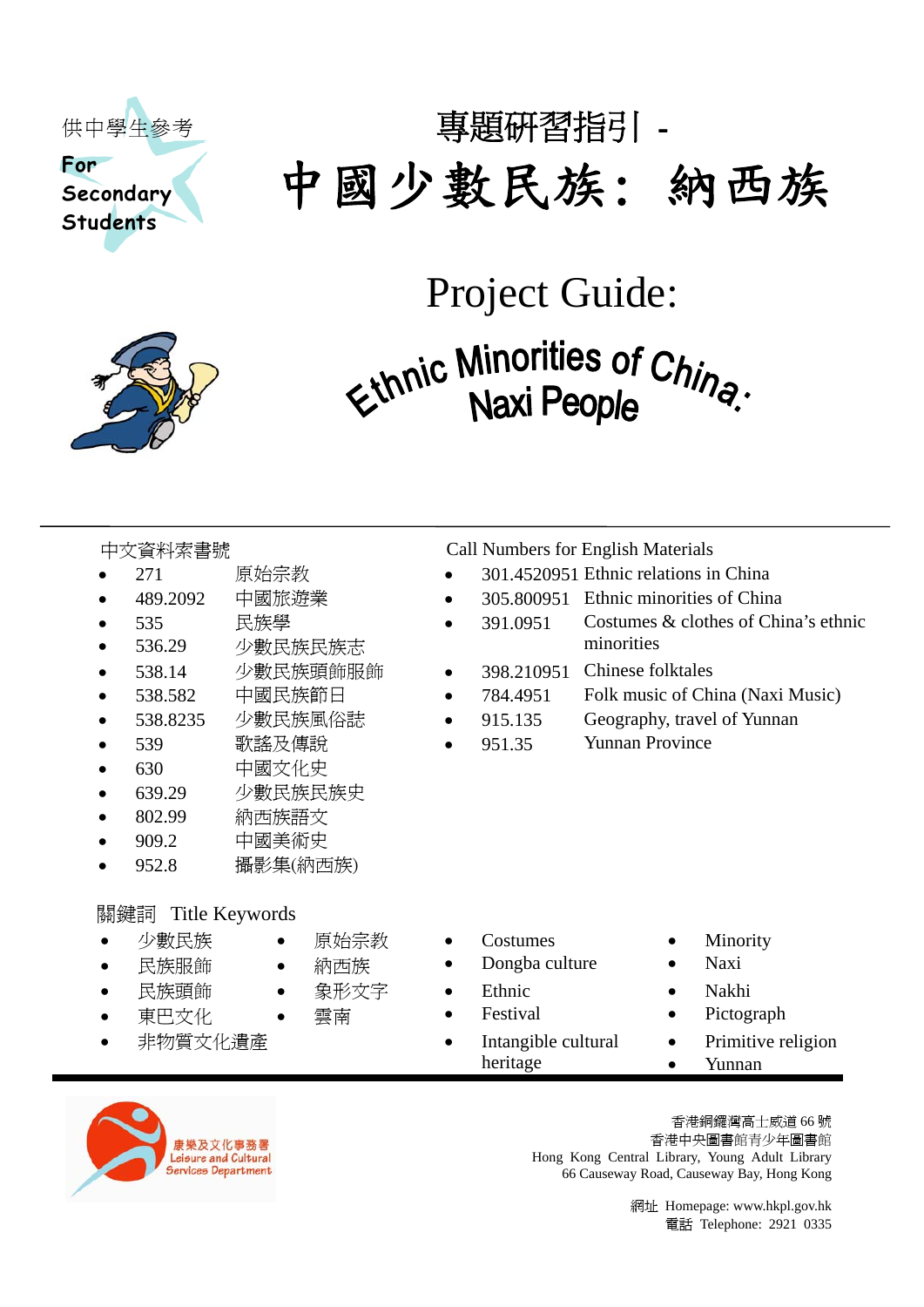## **1.** 書籍 **Books**

|    | Examples :<br>例子                                                                                          |                          |                |
|----|-----------------------------------------------------------------------------------------------------------|--------------------------|----------------|
|    | 名稱<br>Title                                                                                               | 索書號<br>Call No.          | 位置<br>Location |
|    | 旅游開發與文化變遷 : 以雲南省麗江縣納西族文化爲例<br>宗曉蓮著<br>北京 : 中國旅遊, 2006.                                                    | 489.2092<br>3064         | <b>ALE</b>     |
|    | 納西文明 : 神秘的象形文古國<br>楊福泉著<br>成都: 四川人民, 2002.                                                                | 536.29<br>4632           | <b>ALE</b>     |
|    | 納西古籍中的星球、歷法、黑白大戰<br>和士華著<br>北京: 民族, 2002.                                                                 | 271.092<br>4044          | <b>GEN</b>     |
|    | 納西族 = Naxi nationality<br>周文林主編; 申俊…等攝影<br>昆明:雲南美術, 2002.                                                 | 952.8<br>1495            | <b>ALE</b>     |
|    | 雲南少數民族頭飾服飾<br>戴玉茹編繪<br>昆明:雲南美術, 2001.                                                                     | 538.14<br>4314           | <b>ALE</b>     |
|    | REES, Helen<br>Echoes of history: Naxi music in modern China<br>New York: Oxford University Press, c2000. | 784.4951<br><b>REE</b>   | <b>ALE</b>     |
| 2. | 多媒體資料 Multi-Media Materials                                                                               |                          |                |
|    | 例子<br>Examples :                                                                                          |                          |                |
|    | 八千里路雲和月. 雲南. 下集 = The journey of poetic China. Vol.<br>10B, Yunnan [錄影資料].<br>台北市 : 沙鷗國際多媒體,              | 693.5<br>8266<br>VD54101 | <b>MMIS</b>    |
|    | 少數民族歌舞精選 [錄影資料].<br>香港 : 海外錄影, [c19--].                                                                   | 539.2<br>9057<br>V45243  | <b>MMIS</b>    |
| 3. | <b>Magazines</b><br>雜誌                                                                                    |                          |                |
|    | Examples :<br>例子                                                                                          |                          |                |
|    | 民族研究 = Ethno-national studies<br>北京 : 民族研究雜誌社                                                             | 535<br>7013              | <b>CNP</b>     |
|    | 民族問題硏究 = Researches in nationalities.<br>北京: 中國人民大學書報資料中心                                                 | 535<br>7076              | <b>CNP</b>     |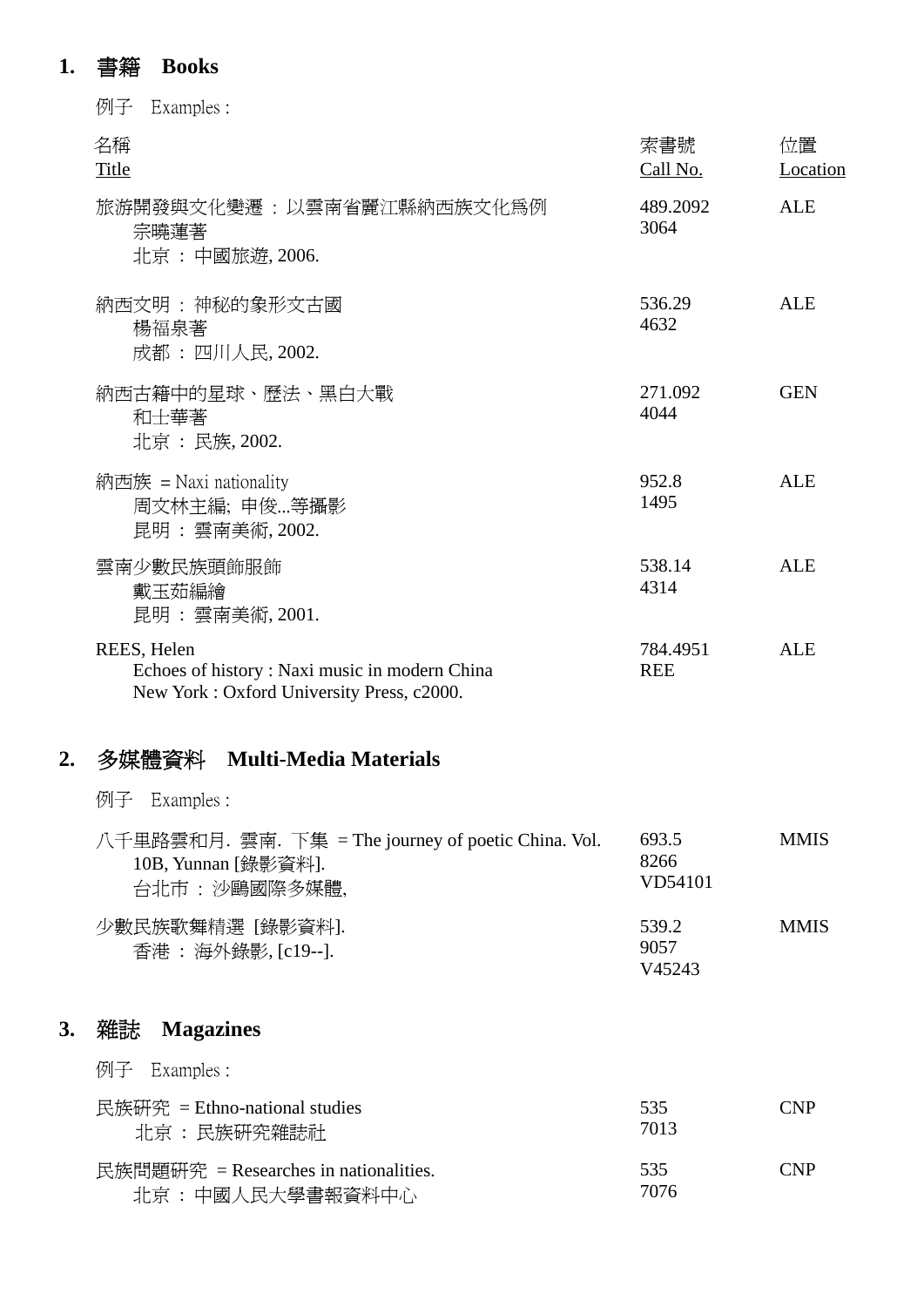#### **4.** 剪報 **Newspaper Clippings**(慧科電子剪報 **Wisenews**)

例子 Examples :

"穿越雲南文化大長廊" 2010-07-13, 大公報, 雲南專題, A25, 方方

"納西族學者:東巴文化傳承是一個系統工程" 2011-07-20, 中國新聞社, 文化新聞

#### **5.** 線上資料庫 **Online Databases**

#### 資料庫: 《人民日報》資料庫 **People's Daily Database**

例子:

"東巴文化有了"保護法"" 2006.02.18第4版, [版名: 要聞]

"納西族東巴古籍入選《世界記憶名錄》" 2003.09.17 第 9 版, [版名: 文化新聞]

#### 資料庫: 中國期刊全文數據庫 **China Academic Journals Full-text Database**

例子:

"納西東巴文字在現代視覺傳達設計中的再生" 青年文學家, Youth Literator, 2011 年 13 期

"納西東巴經《創世紀》中假借字研究" 蘭州學刊, Lanzhou Academic Journal, 2009 年 11 期

"賞析納西文化的衍變─解析東巴繪畫作品" 大眾文藝, 2011 年 09 期

#### 資料庫: 中國優秀碩士學位論文全文數據庫 **China Master Theses Full-text Database**

例子:

"納西族東巴文視覺符號淺析" 雲南藝術學院, 2010-11-24

"納西族《創世紀》的文化解讀" 中南民族大學, 2009-01-08

#### **Database : OmniFile Full Text Mega**

Examples:

"Cultural Integration and Education of the Naxi" Chinese Education and Society v.43 no.1 (January/February 2010), p. 36-45.

"Living pictographs: Asian scholar unlocks secrets of the Naxi manuscripts" Library of Congress Information Bulletin, v. 58 no. 6 (June 1999), p. 140-2.